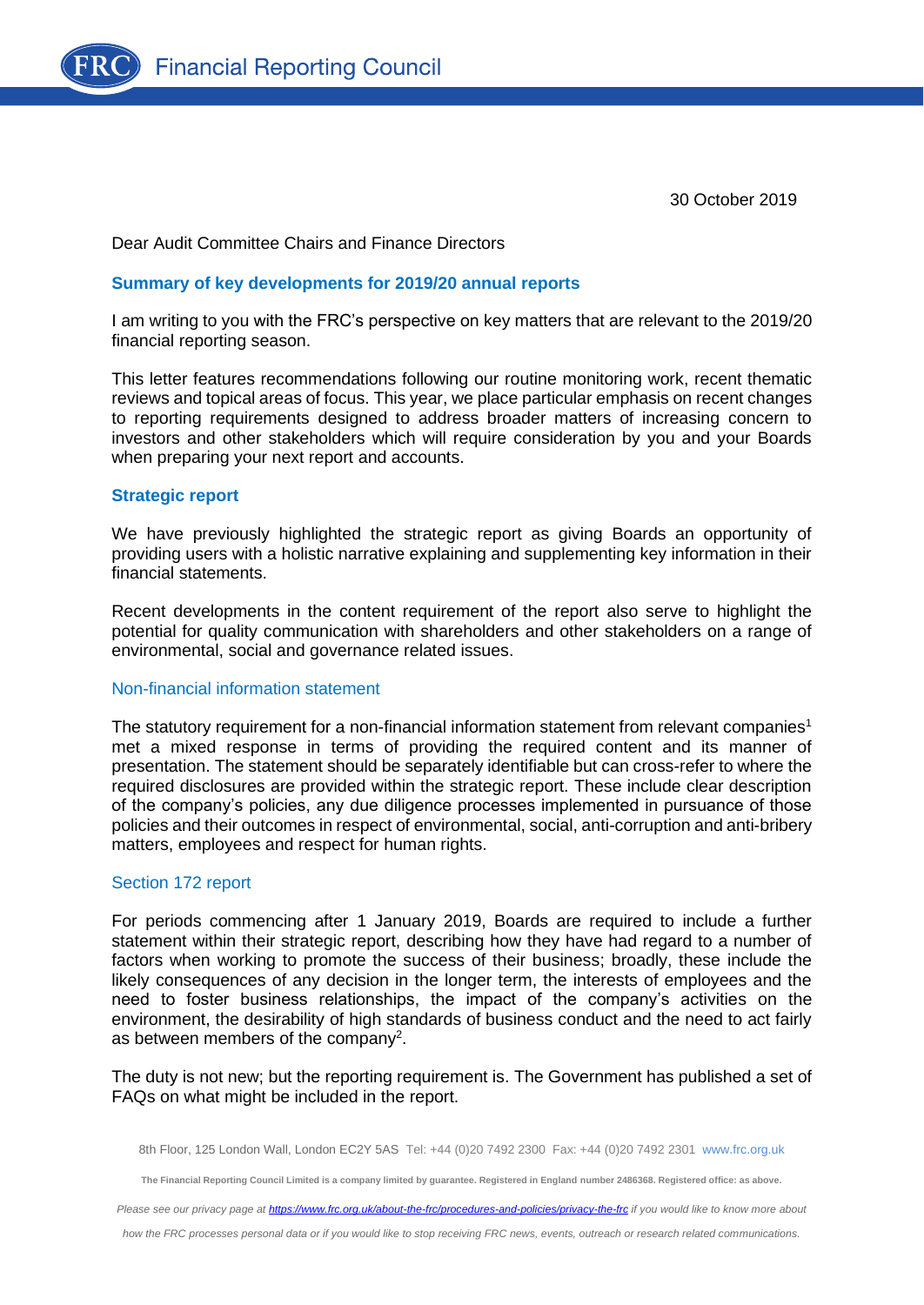

**Financial Reporting Council** 

We encourage Boards to disclose:

- the issues, factors and stakeholders that they consider relevant in complying with s172(1) and the basis on which they came to that view including, for example, consideration of reporting on payment to suppliers in line with the BEIS response to their call for evidence 'Creating a Responsible Payment Culture'; 3
- the main methods they have used to engage with stakeholders and to understand the issues to which they must have regard; and
- information about the effect of that regard on the company's decisions and strategies during the financial year.

## Environmental disclosures, including reporting on climate risk

In July, the Government published its Green Finance Strategy<sup>4</sup> which sets the direction for climate change regulation and action. Large asset owners and listed companies are expected to report in accordance with the requirements of the Task Force on Climate-Related Financial Disclosures (TCFD) by 2022. The FRC is an active member of a regulatory group established to consider how that expectation might be implemented.

Alongside the Green Finance Strategy, the FRC published a statement<sup>5</sup> which set out what it expects companies to report on in relation to climate change. Neither the requirements of the non-financial information statement nor the section 172 report specifically require companies to disclose the impact of climate change on their operations. However, consistent with the UK Corporate Governance Code's focus on emerging risks, and after considering the likely consequences, companies should, where relevant, report on the effects of climate change on their business (both direct and indirect). Such reporting should cover how the Board has taken account of the resilience of the company's business model and its risks, uncertainties and viability in the immediate and longer term in light of climate change. It should also consider the impact on the financial statements, in particular in relation to asset valuation and impairment testing assumptions.

The Financial Reporting Lab's recent report on Climate Change<sup>6</sup> sets out the questions Boards should ask themselves when considering the adequacy of their reporting in relation to TCFD. To be clear, we expect companies to disclose risks that extend beyond the period covered in their viability statement.

### **2019 year-end reporting environment**

In times of uncertainty, whether created by political events, general economic conditions or operational challenges, investors look for greater transparency in corporate reports to inform their decision-making. We expect companies to consider carefully the detail provided in those areas of their reports which are exposed to heightened levels of risk; for example, descriptions of how they have approached going concern considerations, the impact of Brexit and all areas of material estimation uncertainty.

A specific issue affecting this season's year end reporting are the published amendments to IFRS 9 and IAS 39, reflecting the global reforms of interest rate benchmarks, such as LIBOR, the futures of which post 2021 are not clear in a number of cases. In terms of their reporting,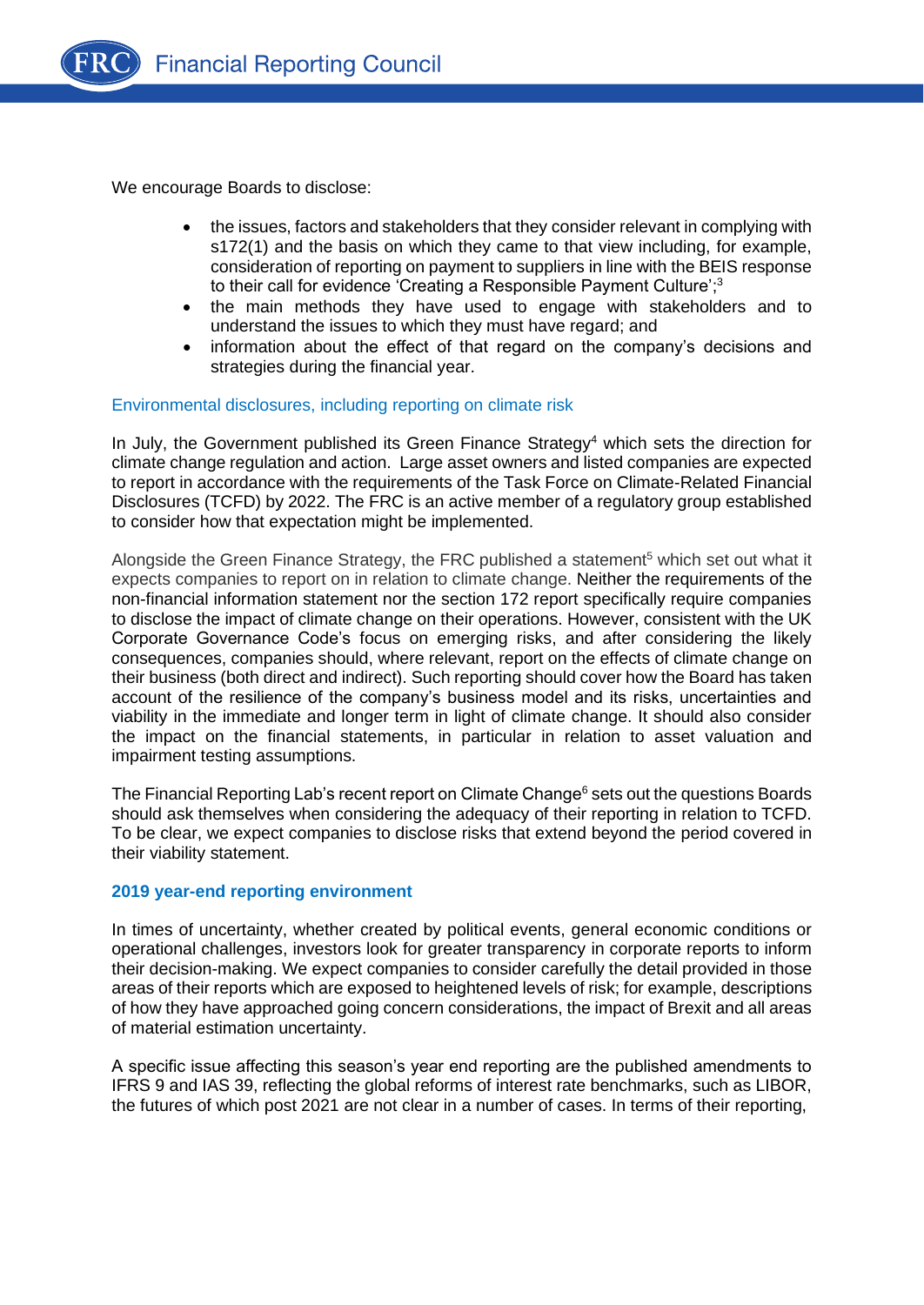

Boards must make their own judgement whether the level of uncertainty is so high that the conditions for hedge accounting are not met.

We encourage all companies that are parties to contracts referencing LIBOR, or any other rate subject to the reforms, to start planning now for the transition to new rates. This should include early consideration of the need to re-negotiate relevant contracts and agreements.

## **Findings of our monitoring work**

#### Critical judgements and estimates

More companies this year made a clear distinction between the critical judgements they make in preparing their accounts from those that involve the making of estimates and which lead to different disclosure requirements. However, some provided insufficient disclosures to explain this area of their reporting where a particular judgement had significant impact on their reporting; for example, whether a specific investment was a joint venture or a subsidiary requiring consolidation. We will continue to have a key focus on the adequacy of disclosures supporting transparent reporting of estimation uncertainties. An understanding of their sensitivity to changing assumptions is of critical value to investors, giving them clearer insight into the possible future changes in balance sheet values and which can inform their investment decisions.

### Reporting of cash

As recently reported by the Lab, the availability of cash, $<sup>7</sup>$  its generation and the uses to which</sup> it is put, is a critical input to investors' decision making. Investors may look beyond the cash flow statement for contextual disclosures satisfying their information needs, but they are entitled to rely on the cash flow statement as a compliant core.

This year saw a further rise in the number of questions put to companies about their cash flow statements and related disclosures. We continue to see basic errors, many of which were misclassification of cash flows which were evident from the face of the financial statements and which could have been identified through robust pre-issuance review. We expect companies to follow the detailed requirements of IAS 7 to assist investors' comparability between companies. Where a genuine material judgement has been made on presentation, we expect that judgement to be disclosed and explained.

We continue to have particular concerns about the level of disclosure around supplier financing arrangements as featured in the Lab report. We will ask companies direct questions on whether and, if so, the extent to which, they enter into this type of arrangement where their usage is common place in their industry and there is no reference to the matter in their report or accounts.

### Alternative performance measures ('APMs')

We were pleased to note some improvement in the quality of APM disclosures this year and encourage companies to continue to enhance this aspect of their reporting. We will continue to challenge disclosure where there is apparent failure to comply with ESMA's Guidelines $8$ and which, in our view, codify best practice reporting. Any apparent reluctance to identify and highlight the audited IFRS numbers from which APMs are derived is a cause for concern.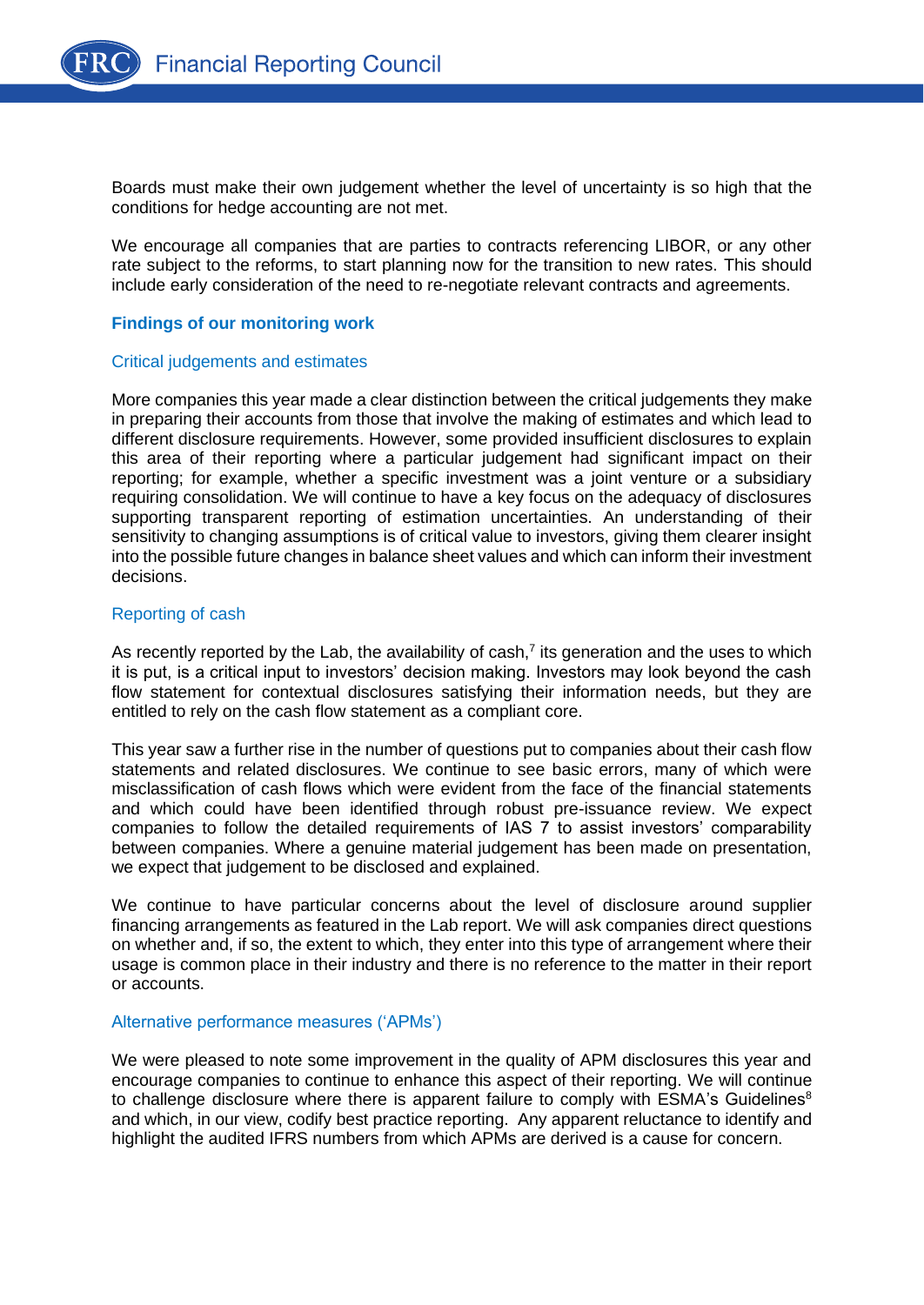We expect compliance by all companies who choose to disclose such metrics when explaining and highlighting various aspects of their historic performance. The Lab report 'Performance metrics - Principles and Practice' sets out user expectations in this area.<sup>9</sup>

# **Thematic reviews**

It is against a background of economic uncertainty that we paid particular attention this year to the impairment of non-financial assets, including a focused review of the impairment of goodwill in accordance with IAS 36.<sup>10</sup> We expect Boards to:

- clearly identify and quantify the key assumptions used in the cash flow projections (including comparatives), not just the discount and long term growth rates;
- explain the process by which the Board determined those key assumptions; and
- describe the changes in key assumptions that management thinks reasonably possible and the impact of these changes if they would reduce headroom to nil or give rise to a potential material adjustment to its carrying value.

Turning to parent company investments, where the carrying value of a parent company's investment in subsidiaries exceeds the group's market capitalisation – generally considered to be an indication of impairment – we will ask whether an impairment review has been carried out, and, if so, for further details if there is inadequate disclosure in the accounts.

### **Accounting standards**

Two new international accounting standards, IFRS 9 'Financial Instruments' and IFRS 15 'Revenue from Contracts with Customers', were effective for December 2018 year ends.

We followed up our 2018 thematic reviews on these standards by looking at their adoption in a sample of December 2018 reports, publishing our findings on the FRC website.<sup>1112</sup>

Broadly, we thought that companies had dealt well with the implementation with some clear evidence of early messaging having had some effect on the quality of disclosures. As the standards continue to be embedded, we encourage you to focus on greater clarity and transparency in those areas where there is opportunity for improvement. We invite you to benchmark the quality of your draft disclosures by asking yourselves the following questions;

# IFRS 15 Revenue from Contracts with Customers

- Do your accounting policies identify the specific nature of your performance obligations and explain the point at which they are satisfied?
- Does your policy description clearly set out when revenue is recognised in respect of all material revenue streams?
- Have you focused your disclosure on the specific judgements you have made which have a significant impact on the amount or timing of revenue recognition?
- Have you quantified estimation uncertainties relating to revenue and, where helpful, provided sensitivities or ranges of outcomes?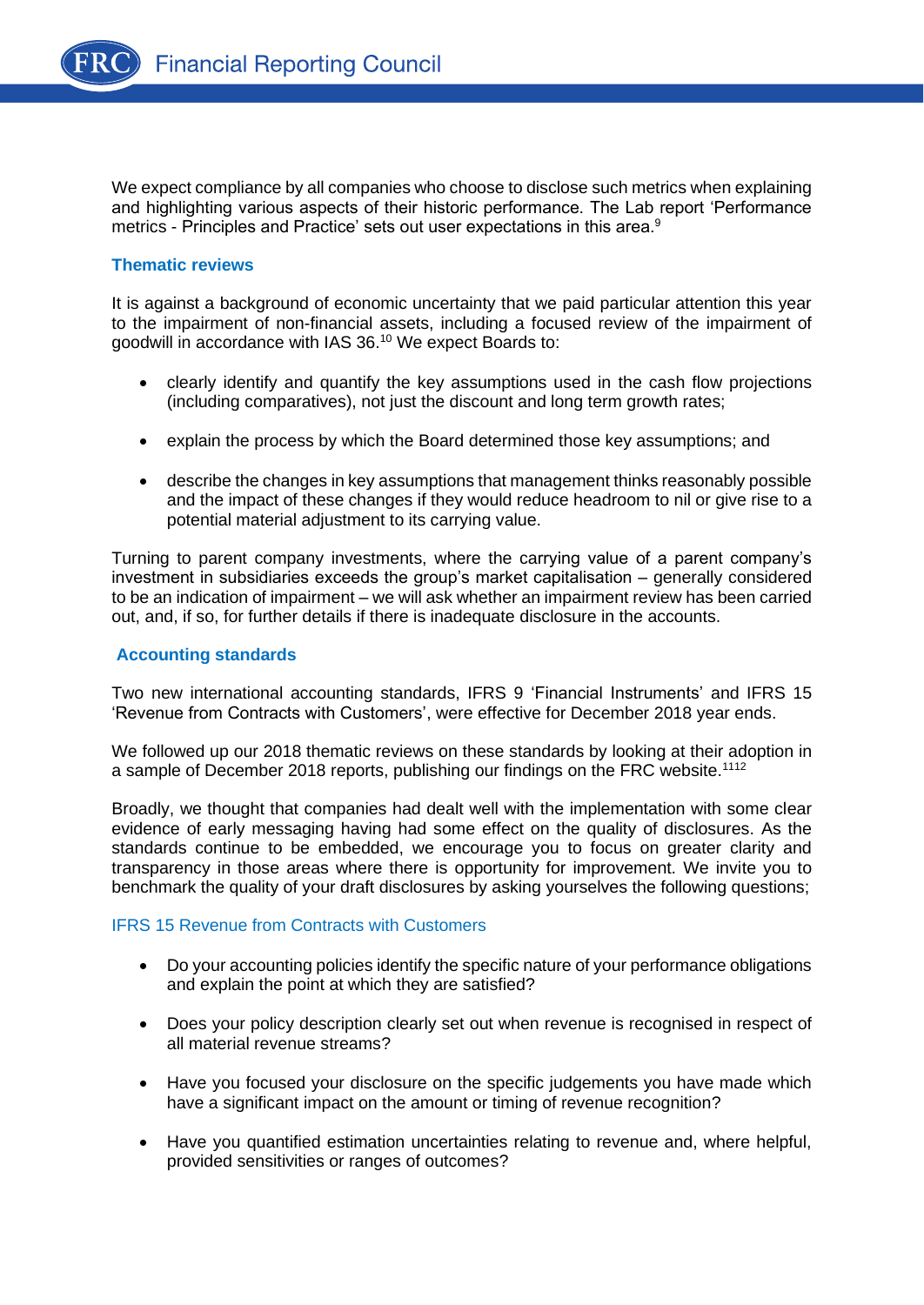

• Have you explained significant movements in contract assets and liabilities?

## IFRS 9 Financial Instruments

IFRS 9 had the most significant and far-reaching impact on reporting by banks. Our thematic report had particular focus on how they have implemented the new requirements.

We expect banks to address the following questions*:*

- Do you adequately explain the triggers for any significant increase in credit risk and default?
- When considering forward looking information, do you quantify the most significant economic assumptions?

We expect non-banking companies to address the following questions:

- Does the description of your business model adequately explain and support the hold to collect model?
- Have you removed all old IAS 39 terminology from your disclosures?
- Do your accounts reflect the fact that the scope of the impairment requirements includes, for example, IFRS 15 contract assets, lease receivables and also applies to loans to subsidiaries and other undertakings in your individual parent company accounts?
- If relevant, do you explain why the impact of IFRS 9 is not material, particularly where significant financial instruments are recognised in the accounts.

### IFRS 16 Leases

IFRS 16 is effective for periods beginning on or after 1 January 2019. We recently conducted a thematic review looking at how companies reported on their adoption of the new standard in their June 2019 interim accounts. In advance of our detailed findings which will be published shortly, I set out what we expect to see by way of disclosures in the forthcoming accounts, drawing on the results of our work.

- Clear explanation of the key judgements made in response to the new reporting requirements;
- Effective communication of the impact on profit and loss, addressing any lack of comparability with the prior year;
- Clear identification of practical expedients used on transition and accounting policy choices; and
- Well explained reconciliation, where necessary, of operating lease commitments under IAS 17, 'Leases', the previous standard and lease liabilities under IFRS 16.